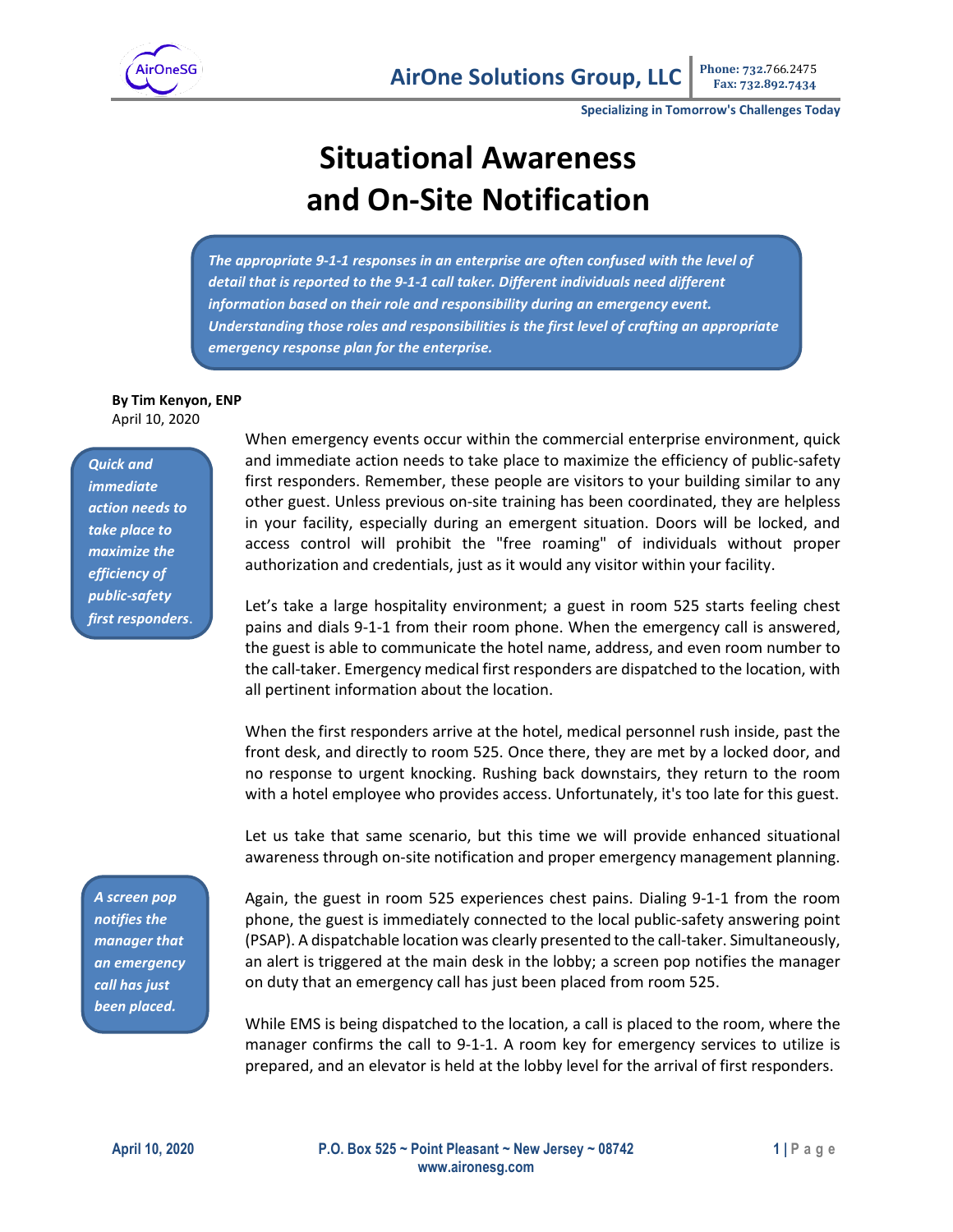

When the ambulance arrives, medical personnel are provided the appropriate access, and the guest is transported to the hospital in a lifesaving, timely manner.

When we dissect the technology used to provide this advanced level of emergency support, we find that not only did we create a more efficient emergency response environment; we did so without expensive adjunct equipment on the private branch exchange (PBX), and minus complex, costly automatic number/location identification (ANI/ALI) solutions that require monthly operating expenses (OPEX) and management.

The solution delivered all information needed to each individual involved with the chain of care; the hotel manager was provided with room information from where the emergency call was placed. Armed with this, he was able to make contact with the room by phone, and confirm where first responders needed to be once arriving onscene. The public-safety call taker had the information they required; a dispatchable address, which was in turn provided to public-safety first-responders. Had additional information been available, detailed floor plans could have been sent via a link or printed and handed to first responders when they arrived on-scene. Detailed information could have been provided about elevators and stairwells, reducing internal response time required to get to a specific area within the facility as well as saving precious time during the Golden Period after a traumatic injury.

Today's public-safety network is evolving from 9-1-1 to NG9-1-1. Historically, most multiple-line telephone systems (MLTS)/PBX only pass caller ID as an ANI on a 9-1-1 call. That caller ID must align with a pre-existing ALI record in the public-safety database. These records, also referred to as ELIN's, under the new Ray Baums Act regulations, must provide a "dispatchable location" that gets first responders as close to the caller as they can to reasonably be able to quickly locate the caller on arrival.

In locations such as hotels, where we have fixed floor plans, sequentially numbered rooms, and a user population that does not relocate their device across the property, there is little value in providing a room number to the public-safety dispatcher via complex ANI / ALI records. In fact, based on how 9-1-1 works in the public switched telephone network (PSTN), each individual room would have to have its own unique PSTN telephone number in order to maintain a unique ANI/ALI database record. Even with today's modern telephone systems, although that is possible, it certainly is not feasible, or financially advantageous to hotel property-owners and managers.

With NG9-1-1, additional information can be included in the SIP headers when a call is delivered to the PSAP/ECC. Not all of the 6000+ PSAP's are able to accept NG9-1-1 PIDF-LO data just yet. So calls that include the dispatchable data in the PIDF-LO will still be routed by phone number and standard call routing as done today. Additional data can be pushed to the PSAP/ECC today in a legacy environment. Company's like Rave Mobile Safety and Rapid SOS have been providing this additional data. Rave did it through Smart9-1-1. I presented on this technology to the FCC back in 2012 and developed that solution with Rave Mobile Safety through their Smart9-1-1 offering.

*Unfortunately, today's public safety network only allows an MLTS/PBX to pass caller ID as ANI on a 9-1-1 call.*